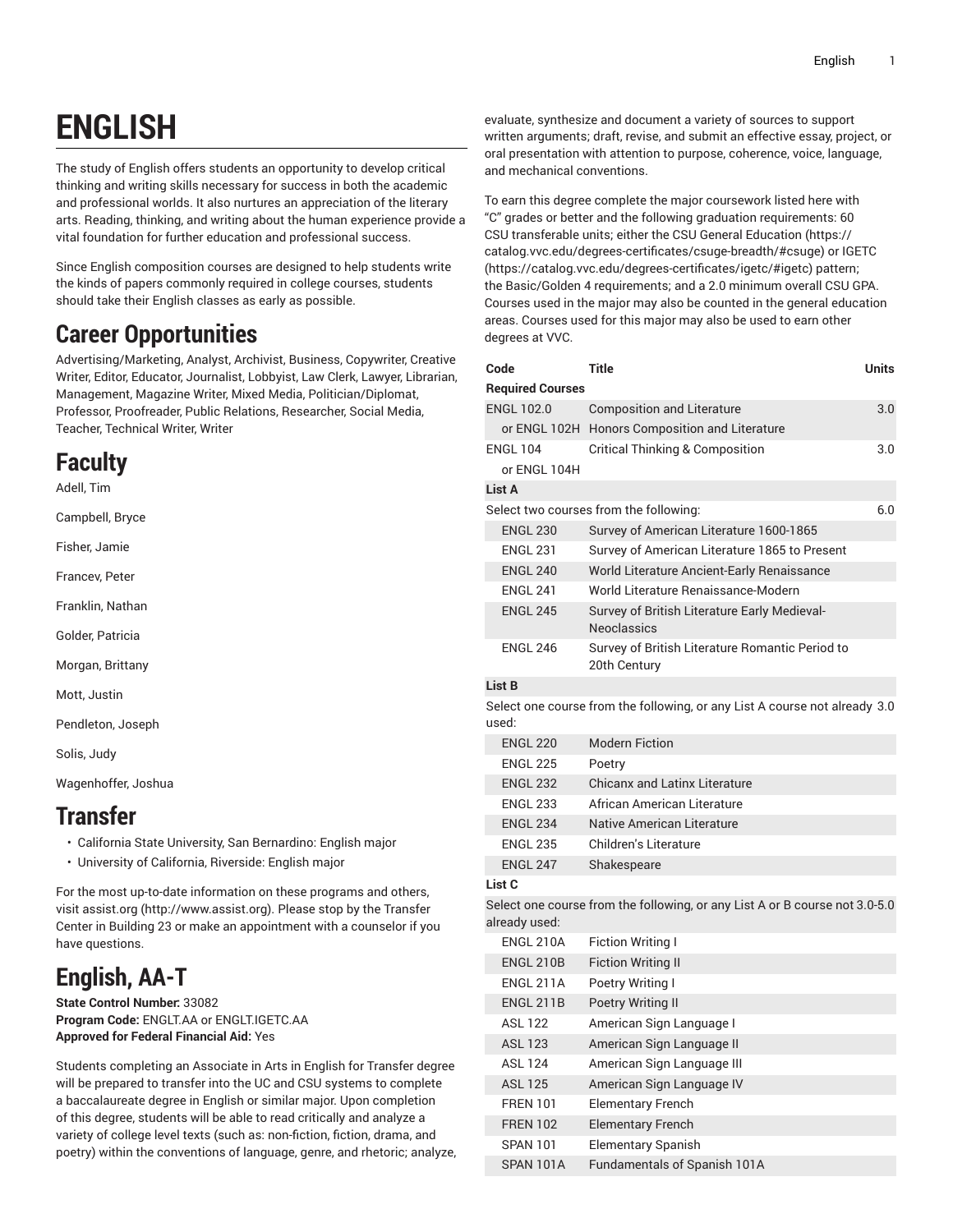| Code               | Title                        | Units |
|--------------------|------------------------------|-------|
| SPAN 101B          | Fundamentals of Spanish 101B |       |
| <b>SPAN 102</b>    | <b>Elementary Spanish</b>    |       |
| <b>SPAN 103</b>    | Intermediate Spanish         |       |
| <b>SPAN 104</b>    | Intermediate Spanish         |       |
| <b>Total Units</b> | 18-20                        |       |

### **English Courses**

#### **ENGL H104 Honors Critical Thinking and Composition (3.0 Units)**

This course is designed to develop the students' critical thinking, reading and writing skills beyond the level achieved in ENGL 101.0 or ENGL 101H. It will focus primarily on the analysis and evaluation of expository and argumentative essays. Honors seminar will deepen students' insights. C-ID: ENGL 105(ENGL 115).

Prerequisite(s): ENGL 101.0 or ENGL 101H, Minimum grade C Lecture Hours: 54.0

Transfer: Transfers to both UC/CSU

#### **ENGL 020 Fresh Start Academy English (0.0 Units)**

The course prepares students for the academic demands of their Associates degree. Students learn to set their academic and career goals and develop skills for college level reading and writing assignments. Lecture Hours: 12.0

Transfer: Not transferable

#### **ENGL 81 Egnlish 81 Co-Requisite for English 101 (2.0 Units)**

This co-requisite course is designed to assist students in successful completion of English 101. Assignments focus on developing vocabulary, study skills, reading comprehension and critical thinking skills with college level reading materials. Emphasis is placed on active reading and study skills including study methods, vocabulary development, reading comprehension and critical thinking. The strategies apply contextually to materials being presented in the associated co-requisite ENGL 101.0 course.

Co-requisite(s): ENGL 101.0 Lecture Hours: 36.0 Transfer: Not transferable

#### **ENGL 101.0 English Composition and Reading (4.0 Units)**

The course covers the principles and methods of research and expository writing with a variety of materials from different academic disciplines. Students read and analyze college level materials and compose expository essays that demonstrate critical thinking skills and an understanding of rhetorical strategies. C-ID: ENGL 100. Lecture Hours: 72.0

Transfer: Transfers to both UC/CSU

#### **ENGL 101H Honors Composition and Reading (4.0 Units)**

Principles and methods of expository writing. Analytical reading of source materials and writing of expository essays. Honors seminar will require more advanced resources and more complex assignments than ENGL 101.0.

Lecture Hours: 72.0 Transfer: Transfers to both UC/CSU

#### **ENGL 102.0 Composition and Literature (3.0 Units)**

An introduction to the genres of literature including short story, poetry, drama and novel. Further training in writing, especially about literature. C-ID: ENGL 120(ENGL LIT 100).

Prerequisite(s): ENGL 101.0 or ENGL 101H, Minimum grade C Lecture Hours: 54.0 Transfer: Transfers to both UC/CSU

**ENGL 102H Honors Composition and Literature (3.0 Units)**

Further training in writing, critical theories and research, and an introduction to the short story, novel, drama and poetry. This course takes the methods of English 102.0 and promotes more comprehensive analysis, research, discussion and writing assignments. (UC credit limitation). C-ID: ENGL 120(ENGL LIT 100). Prerequisite(s): ENGL 101.0, Minimum grade C Lecture Hours: 54.0

Transfer: Transfers to both UC/CSU

#### **ENGL 104 Critical Thinking & Composition (3.0 Units)**

This course is designed to develop the student's critical thinking, reading and writing skills beyond the level achieved in ENGL 101.0 or ENGL 101H. It will focus primarily on the analysis and evaluation of expository and argumentative discourse, and on writing analytical and argumentative essays. C-ID: ENGL 105(ENGL 115).

Prerequisite(s): ENGL 101.0 or ENGL 101H, Minimum grade C Lecture Hours: 54.0

Transfer: Transfers to both UC/CSU

**ENGL 109 Creative Writing (3.0 Units)** Principles of creative expression. Topics may cover fiction, poetry,

creative nonfiction, and/or drama. Grade Option. Recommended Preparation: ENGL 101.0 Lecture Hours: 54.0

Transfer: Transfers to CSU only

#### **ENGL 116 Authors of the Theatre (3.0 Units)**

A survey of playwrights from the Greeks to the present. The selected plays are read, discussed, and analyzed. Crosslisted with TA 116. Lecture Hours: 54.0

Transfer: Transfers to both UC/CSU

#### **ENGL 128 Special Topics (3.0 Units)**

A study of selected texts from various special topics. Each section of 128 will focus on a special topic such as The Byronic Hero, Victorian Women Writers, Crime and Detective Fictions, Science Fictions, Film as Literature, Millennial Voices, etc. Designed to provide an understanding of structures, motifs, themes, and cultural resonance within the special topic area.

Prerequisite(s): ENGL 101.0 or ENGL 101H, Minimum grade C Lecture Hours: 54.0

Transfer: Transfers to CSU only

#### **ENGL 138 Cooperative Education English (1-8 Units)**

Cooperative Education is a key element of Victor Valley College's comprehensive approach to career development. Cooperative Education is a 16-, 12-, or 8-week course that enables students to receive college credit for paid or unpaid work opportunities. This course helps students gain valuable on-the-job work experience while providing practical education, best practices in professional development, and academic guidance through the course of their work opportunity. The combination of practical experience and curricular development empowers students to be more competitive, efficient and valuable employees upon completion of this program and/or their academic program trajectory. The course is ideal for students who are cross-training at their current worksite for upward mobility or seeking career changes, as well as those looking for entry-level occupational training through work-based learning experiences such as through an internship. Cooperative Education transforms community businesses, industries, and public agencies into expanded educational training laboratories. Credit is awarded on the basis of learning objectives completed and the number of hours the student trains. Students must create/complete new learning objectives each semester they enroll. Students may utilize their present work sites. Transfer: Transfers to CSU only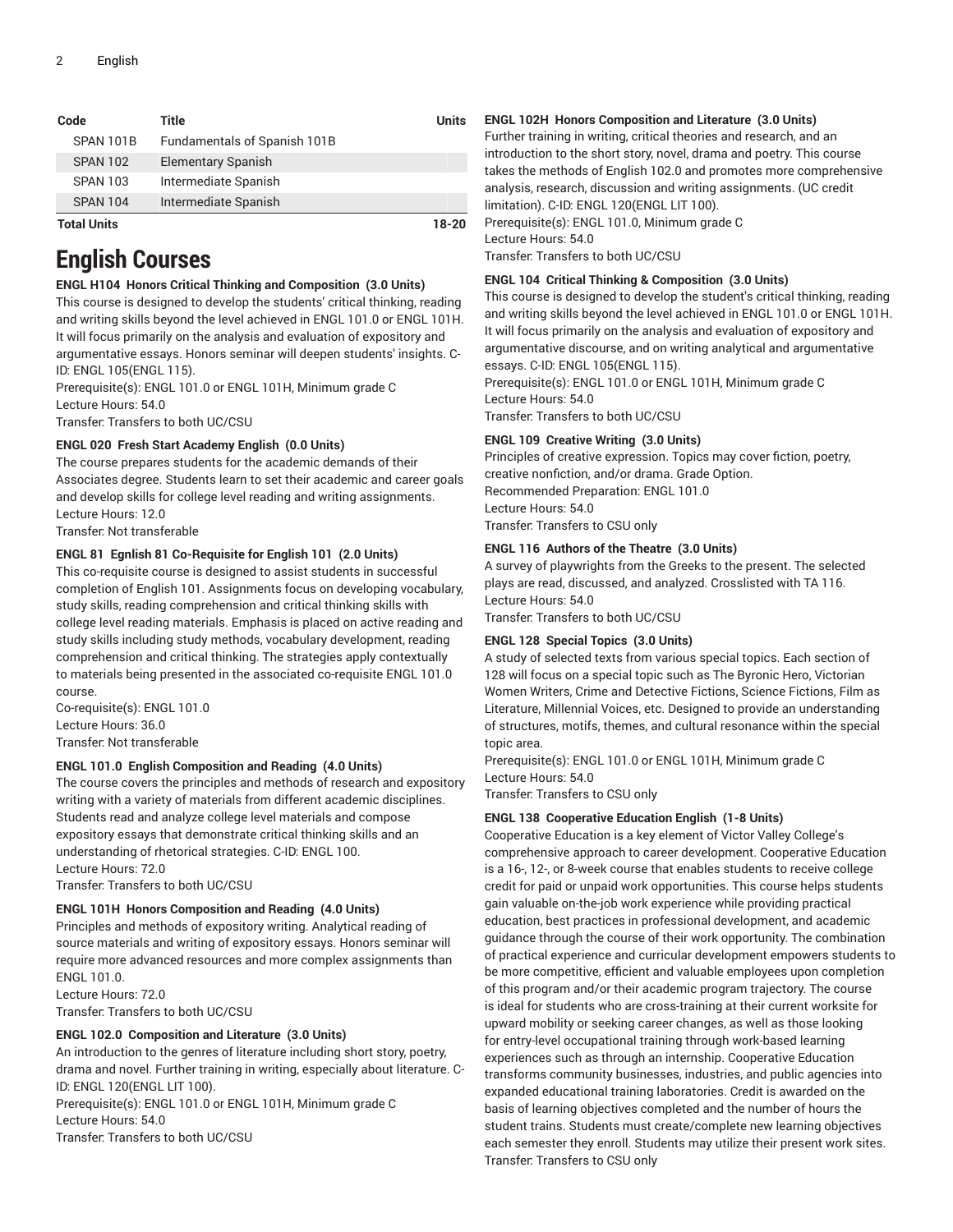#### **ENGL 210A Fiction Writing I (3.0 Units)**

Beginnig principles of writing fiction, focusing on the short story and the novel.

Lecture Hours: 54.0 Transfer: Transfers to CSU only

#### **ENGL 210B Fiction Writing II (3.0 Units)**

This workshop-style course addresses intermediate principles of writing fiction, focusing on the short story and the novel. Grade option. Lecture Hours: 54.0 Transfer: Transfers to CSU only

#### **ENGL 211A Poetry Writing I (3.0 Units)**

A workshop-style course which includes a review of poetic forms, techniques, and revision strategies. Grade option. Lecture Hours: 54.0 Transfer: Transfers to CSU only

#### **ENGL 211B Poetry Writing II (3.0 Units)**

This workshop-style course addresses intermediate principles of writing poetry, focusing on poetic forms, techniques, and revision strategies. Grade option. Lecture Hours: 54.0

Transfer: Transfers to CSU only

#### **ENGL 220 Modern Fiction (3.0 Units)**

Twentieth century literature, chiefly of England and the United States, emphasizing novels and short stories. Prerequisite(s): ENGL 101.0 or ENGL 101H, Minimum grade C

Lecture Hours: 54.0

Transfer: Transfers to both UC/CSU

#### **ENGL 225 Poetry (3.0 Units)**

British and American poetry with consideration of versification, structure, imagery, diction, themes, and genres.

Prerequisite(s): ENGL 101.0 or ENGL 101H, Minimum grade C Lecture Hours: 54.0

Transfer: Transfers to both UC/CSU

#### **ENGL 230 Survey of American Literature 1600-1865 (3.0 Units)**

A survey of exemplary items in the origin and development of American thought and culture from 1600 to 1865. Designed to provide an understanding and appreciation of American literary achievements through the study of the works of representative writers including Bradford, Bradstreet, Edwards, Wheatley, Franklin, Irving, Poe, Stowe and Emerson. Also includes a study of Native-American folk tales and slave narratives. C-ID: ENGL 130.

Prerequisite(s): ENGL 101.0 or ENGL 101H, Minimum grade C Lecture Hours: 54.0

Transfer: Transfers to both UC/CSU

#### **ENGL 231 Survey of American Literature 1865 to Present (3.0 Units)**

A survey of exemplary items in the origin and development of American thought and culture from 1865 to the present. Designed to provide an understanding and appreciation of American literary achievements through study of the works of great writers including Whitman, Dickinson, Twain, Frost, Welty, Thurber, Tan and others. C-ID: ENGL 135. Prerequisite(s): ENGL 101.0 or ENGL 101H, Minimum grade C Lecture Hours: 54.0

Transfer: Transfers to both UC/CSU

#### **ENGL 232 Chicanx and Latinx Literature (3.0 Units)**

Introduction to the Mexican-American/Latinx cultural experience through literary analysis of fiction, poetry, drama, and the essay. Studies literature in the context of literary-historical-political growth of Mexican-American/ Latinx identity and of current theories of analyzing multicultural writings. Prerequisite(s): ENGL 101.0 or ENGL 101H, Minimum grade C Lecture Hours: 54.0

Transfer: Transfers to both UC/CSU

#### **ENGL 233 African American Literature (3.0 Units)**

An introductory survey course of African-American oral and written literary traditions.

Prerequisite(s): ENGL 101.0 or ENGL 101H, Minimum grade C Lecture Hours: 54.0

Transfer: Transfers to both UC/CSU

#### **ENGL 234 Native American Literature (3.0 Units)**

An introduction to Native American Literature from the oral tradition to contemporary writing. Study of myths and legends, traditional oral narratives and songs, transitional forms such as oration and autobiography, and written genres (poem, short story, novel). Prerequisite(s): ENGL 101.0 or ENGL 101H, Minimum grade C Lecture Hours: 54.0

Transfer: Transfers to both UC/CSU

#### **ENGL 235 Children's Literature (3.0 Units)**

A survey of children's literature, emphasizing folktales, narrative fiction, poetry and some non-fiction works. Also includes the history and development of literature and illustration for children, the selection of materials for various age groups, and literature and the media. Prerequisite(s): ENGL 101.0 or ENGL 101H, Minimum grade C Lecture Hours: 54.0

Transfer: Transfers to CSU only

**ENGL 240 World Literature Ancient-Early Renaissance (3.0 Units)** Masterpieces of world literature and their cultural contexts from ancient times through the early Renaissance. C-ID: ENGL 140(ENGL LIT 180). Prerequisite(s): ENGL 101.0 or ENGL 101H, Minimum grade C Lecture Hours: 54.0

Transfer: Transfers to both UC/CSU

#### **ENGL 241 World Literature Renaissance-Modern (3.0 Units)**

Masterpieces of world literature and their cultural contexts from the Renaissance until the present. C-ID: ENGL 145(ENGL LIT 185). Prerequisite(s): ENGL 101.0 or ENGL 101H, Minimum grade C Lecture Hours: 54.0

Transfer: Transfers to both UC/CSU

#### **ENGL 242 Classic Mythology (3.0 Units)**

Mythology explores Greek and Roman myths using the works of Hesiod, Homer, Virgil and Ovid. We cover the history and cultures of the classical world through the stories on the origins and actions of gods and heroes. Prerequisite(s): ENGL 101.0, Minimum grade C

Lecture Hours: 54.0

Transfer: Transfers to CSU only

#### **ENGL 245 Survey of British Literature Early Medieval-Neoclassics (3.0 Units)**

A survey of major British writers from the Middle Ages through the Eighteen Century, including a study of literary and historic contexts. Special consideration of Chaucer, Shakespeare, Milton and Pope. C-ID: ENGL 160(ENGL LIT 160).

Prerequisite(s): ENGL 101.0 or ENGL 101H; Minimum grade C Lecture Hours: 54.0

Transfer: Transfers to both UC/CSU